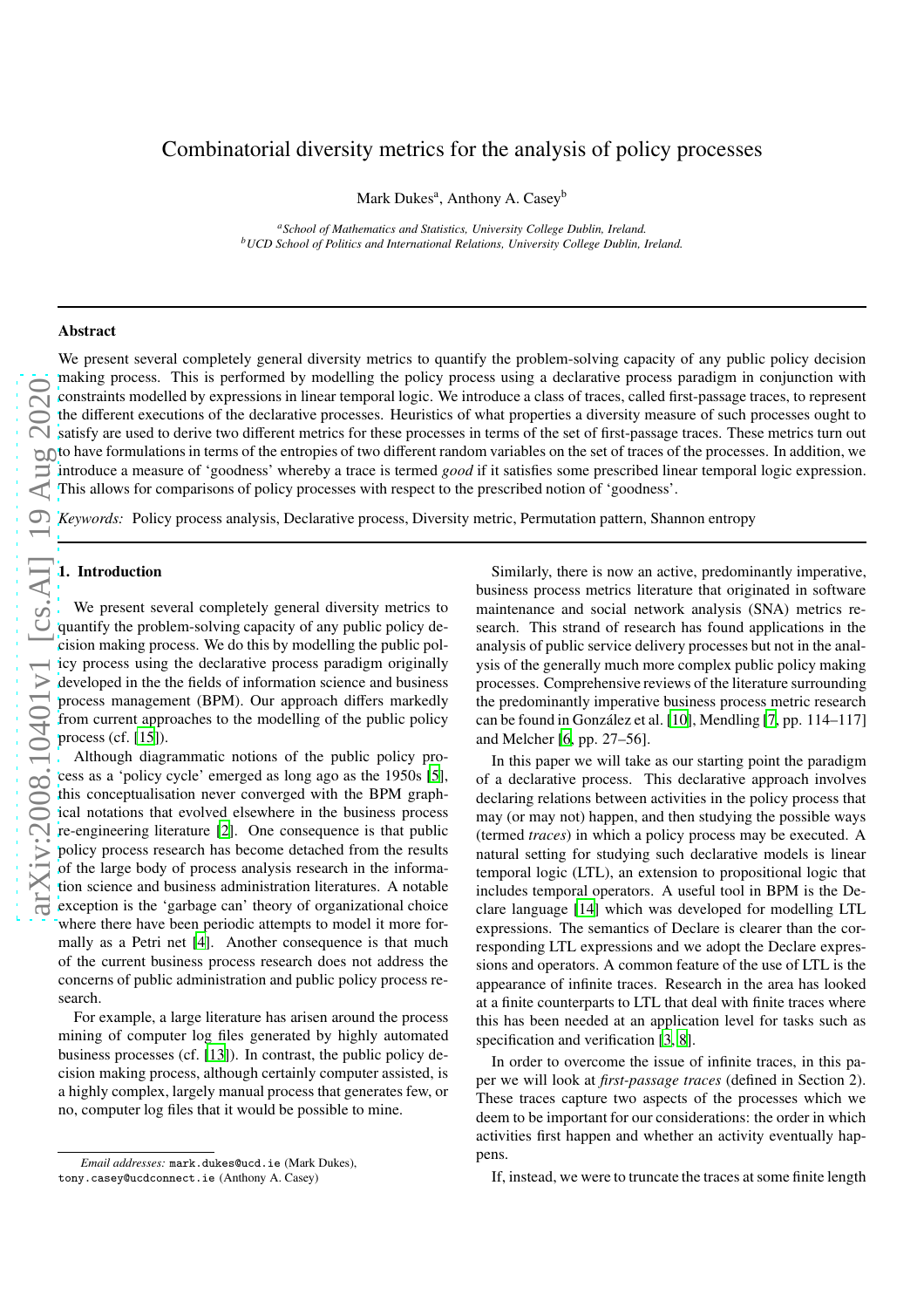and analyse those initial segments then we will be losing information regarding how an activity that has not yet been seen is related to those that have appeared. Indeed it may not have appeared at all in the possibly infinite trace, or it may have been waiting for another event to trigger it.

In choosing first-passage traces to be our representatives we could potentially be discarding information related to the medium-term temporal dynamics of the policy process. However, on balance with other considerations for potential trace representatives, these first-passage traces are the most important for our current purposes.

Our modelling code (written in the SageMath computer algebra system) used a combination of reduction techniques in being able to compute the valid traces of a given declarative process. A discussion of these would be somewhat out of place in the current paper, but one overarching fact is that there is a combinatorial explosion with every extra activity introduced into a declarative process. The main reason for this is that once there is one more degree of freedom in when activities may occur for the first time with respect to one another, this will allow for a significant increase in the number of traces that will satisfy the constraint(s).

This paper is a first study of diversity measures in policy process analysis via the declarative paradigm. As such, while some of our measures might appear crude at first glance, their derivation and introduction are strongly motivated as solutions to the heuristics we deem important to their existence.

In Section 2 we will introduce declarative processes and concepts to be used. In Section 3 we use the first-passage traces of declarative processes along with several heuristics to derive a metric for comparing declarative processes and, in turn, the policies they model. In Section 4 we introduce two metrics to measure the 'goodness' of a declarative process with respect to some LTL formula that serves as an indicator function for 'goodness'. In Section 5 we discuss entropy in relation to the combinatorial diversity metric of Section 3 and see how the more general combinatorial diversity metric is in fact the entropy of a simple random variable on the space of first-passage traces. In Section 6 we introduce a metric that is motivated by the distribution of permutation patterns in the traces of a declarative process. This is another entropy measure and is invariant under the labelling of the set of activities. It provides a measure of how free the collection of traces of a declarative process is in terms a specified resolution parameter.

#### 2. Declarative processes

First let us introduce some standard notions related to pro-cess theory [\[12](#page-7-11)]. Let  $\Sigma$  be a set of *activities* and let  $\Sigma^*$  be the set of all sequences over  $\Sigma$ . A *trace* is a sequence of activities  $\sigma = (e_1, \ldots, e_n) \in \Sigma^*$  and we use  $\epsilon$  to denote the empty trace. An *event* is an occurrence of an activity in a trace. A *log* is a multiset consisting of traces.

A declarative constraint is a constraint on activities in a process. By way of an example, given two activities *a* and *b* in Σ, we may wish to specify that event *b* must happen as a response

| Constraint           | Explanation                              |
|----------------------|------------------------------------------|
| Participation( $a$ ) | <i>a</i> occurs at least once            |
| Initial(a)           | event <i>a</i> is first to occur         |
| End(a)               | event $a$ is last to occur               |
| $\mathsf{Resp}(a,b)$ | If a occurs, then b occurs after a       |
| ChainResp $(a, b)$   | If <i>a</i> occurs, then <i>b</i> occurs |
|                      | immediately after a                      |
| Prec(a, b)           | $b$ occurs only if preceded by $a$       |
| Succ(a, b)           | a occurs iff it is followed by b         |
| NotSucc(a, b)        | a can never occur before <i>b</i>        |
| WeakResp $(a, b)$    | If a occurs, then b might occur          |
|                      | after it                                 |

Figure 1: Some typical Declare constraints

to event *a*. In LTL one would represent our example preference by the LTL formula  $G(a \Rightarrow Fb)$ , which can be read as 'it is globally true that (*a* occurs implies *b* occurs at some point after *a*)". The syntax for Declare is easier to deal with in this respect and uses Resp( $a, b$ ) for  $G(a \Rightarrow Fb)$ . A list of some popular Declare expressions is given in Figure [2.](#page-1-0)

We say that a trace  $\sigma$  satisfies the constraint  $\text{Resp}(a, b)$  if any occurrence of *a* in the trace will feature an occurrence of *b* to its right. To represent this we write  $\sigma \models \text{Resp}(a, b)$ . It may be the case that *a* and *b* are not events in  $\sigma$ , in which case  $\sigma$  certainly satisfies the constraint  $\text{Resp}(a, b)$ .

As a further example consider the trace  $\sigma = (3, 3, 2, 4, 1, 4)$ with  $\Sigma = \{1, 2, 3, 4, 5\}$ . The trace  $\sigma$  satisfies the declarative constraint Resp(2, 1), i.e.  $\sigma \models \text{Resp}(2, 1)$  since event 1 happens after event 2 in  $\sigma$ . However, both  $\sigma \models \text{Resp}(2, 3)$  and  $\sigma \models \text{Resp}(2, 5)$  are false.

<span id="page-1-0"></span>Definition 1. A *declarative process* is a process on a set of activities Σ that satisfies all conditions in a set Const of declarative constraints. We will represent this as a pair  $D = (\Sigma,$  Const). The set of traces of the process is

$$
\text{Traces}(D) = \{ \sigma \in \Sigma^* \; : \; \sigma \models c \text{ for all } c \in \text{Const} \}.
$$

Restrictions on the beginning and ending of these processes may be incorporated into the constraint set using declarative constraints.

As mentioned in the introduction, the traces that we will consider are different. For general declarative processes, traces of infinite length may occur. Infinite traces are inconvenient when it comes to analysing the systems that a declarative processes is modelling, particularly if that system is known to be finite to be begin with.

We have given some reasons in the introduction for choosing a new type of trace (called a *first-passage trace*) that is different in spirit to those seen in finite versions of LTL. In essence, the nature of what we are modelling (policies) is such that once an event occurs in a trace then we may continue to think of what it represents as being active throughout the remainder of the process. Combining this with a desire to study the variety of ways in which events may occur in a declarative process, we settled upon first-passage traces as reasonable representatives of the systems we are analyzing. This idea of first-passage events is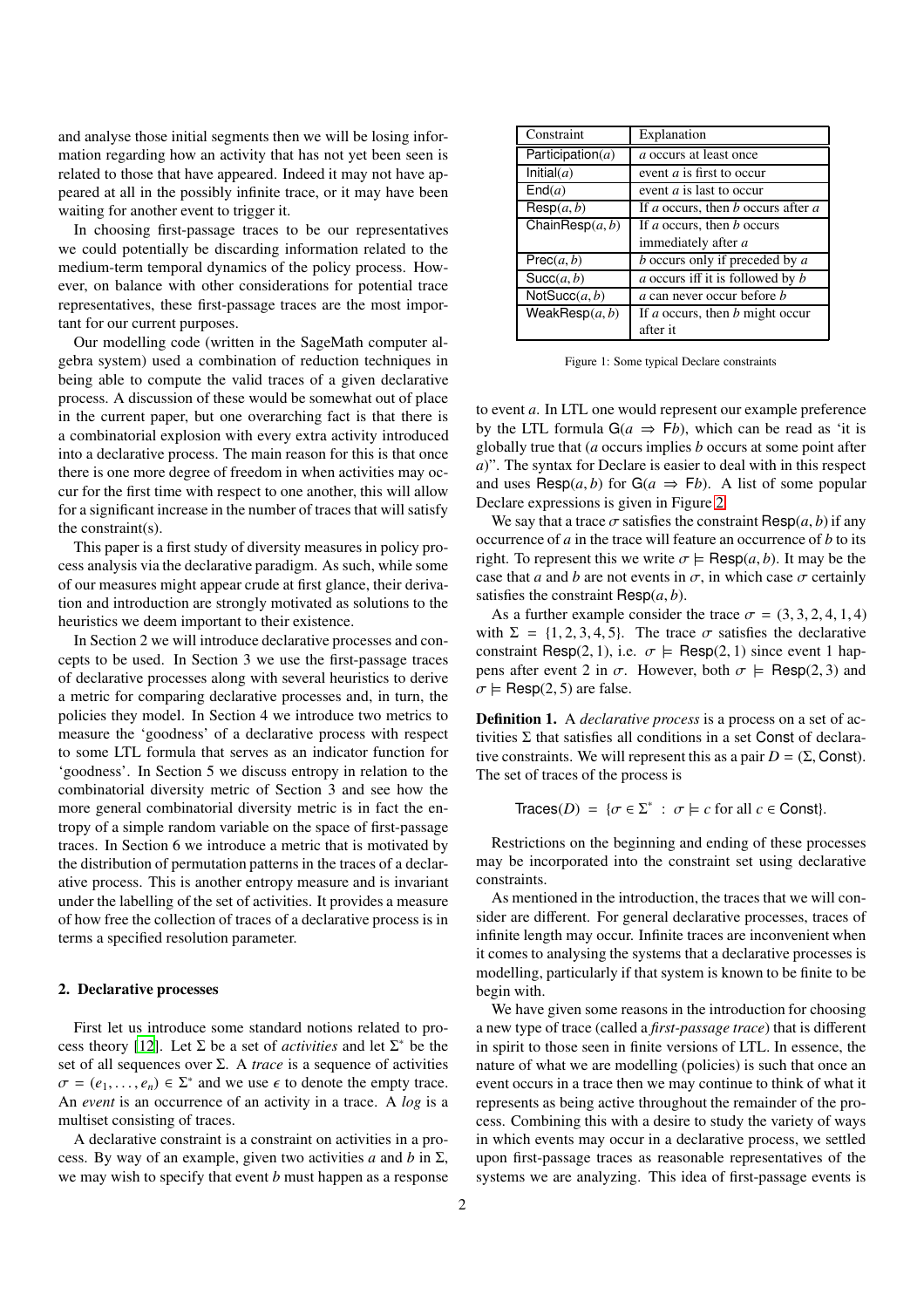not new and has its motivation in models in applied probability where one is interested in the first time that a particular event occurs, the so called *first-passage phenomena* [\[9\]](#page-7-12).

The assumption that first-passage traces are good representatives is, of course, open to criticism. An argument could be made for considering traces of a more general type. However, in this first paper on the topic we will restrict our attention to these first-passage traces. An advantage of this this assumption is that the length of traces is bounded by the size of the activity set. This has allowed us to perform an analysis of systems consisting of up to 15 activities that have many relations between them. The number of traces one finds in these systems is typically very large and their derivation requires significant computational effort.

To add some perspective to this: the number of first-passage traces of a constraint-free declarative process consisting of 10 activities will be 9,864,102 traces. If we were to consider the traces of this system and make them finite by truncating the first 10 entries, then there will be  $(10^{11} – 1)/9$  ~ 11, 111, 111, 111 traces.

In a first-passage trace we only record the first occurrence of an event.

**Definition 2.** Given a (possibly infinite) sequence  $x =$  $(x_1, x_2, ...) \in \Sigma^*$ , let fp $(x)$  be the sequence that records the order in which the elements of  $\Sigma$  first appear in *x*.

**Example 3.** For the infinite sequence  $x =$  $(1, 1, 2, 1, 2, 1, 1, 1, 1, ...)$  we have  $fp(x) = (1, 2)$ . For  $x = (1, 1, 1, ...)$  we have  $fp(x) = (1)$ . Similarly, for the sequence  $fp(2, 9, 5, 3, 8, 2, 6, 2, 7, 9, 1, 6, 7, 1, 6) = (2, 9, 5, 3, 8, 6, 7, 1).$ 

A declarative process gives rise to a finite set of first-passage traces that we will herein simply call traces.

**Definition 4.** Let  $D = (\Sigma, \text{Const})$  be a declarative process. We denote by **Valid**(*D*) the set of first-passage traces of the process *D*:

Valid( $D$ ) = {fp( $\sigma$ ) :  $\sigma \in \text{Traces}(D)$ }.

We will use the notation  $Valid_k(D)$  to represent those length- $k$ traces in Valid(*D*). We also define valid(*D*) :=  $|Val(dD)|$ .

**Example 5.** Suppose  $D = (\{1, 2\}, \{ \text{Resp}(2, 1) \})$ . Then we have  $Valid(D) = \{\epsilon, (1), (2, 1)\}.$ 

If there are no declarative constraints, then the activities in the process are not restricted in any way and are free to happen in any order. There is of course no requirement that an activity has to happen. We will use the notation  $\text{Perms}_k$  for the set of permutations of the set  $\{1, \ldots, k\}$ .

<span id="page-2-1"></span>**Example 6.** Suppose  $\Sigma = \{1, \ldots, n\}$  and consider the declarative process  $D = (\Sigma, \emptyset)$ . The set of valid traces of *D* is the set of permutations of all subsets of  $Σ$ :

$$
\text{Valid}(D) = \{ (x_{\pi(1)}, \dots, x_{\pi(k)}) : X = \{x_1, \dots, x_k\} \subseteq \Sigma \text{ and } \pi \in \text{Perms}_k \}.
$$

The number of these traces is

$$
\text{valid}(D) = \sum_{k=0}^{n} {n \choose k} k! = n! \sum_{k=0}^{n} \frac{1}{k!} \approx n! e,
$$

when *n* is large and  $e \approx 2.718$ . For the case  $n = 3$ , we have  $valid((\{1, 2, 3\}, \emptyset)) = 16$  and

$$
Valid((\{1, 2, 3\}, \emptyset)) = \{\epsilon, (1), (2), (3), (1, 2), (2, 1), (1, 3), (3, 1), (2, 3), (3, 2), (1, 2, 3), (1, 3, 2), (2, 1, 3), (2, 3, 1), (3, 1, 2), (3, 2, 1)\}.
$$

Note that the number of traces of length *k* for general *n* is  $\binom{n}{k}k!$  $n(n-1)\cdots(n-k+1).$ 

<span id="page-2-2"></span>Example 7. Consider the declarative process  $D = (\Sigma,$  Const) where

$$
Const = \{ \text{Succ}(1, 2), \text{Prec}(1, 3), \text{Resp}(3, 4), \\ \text{RespondExist}(2, 5), \text{NotSucc}(4, 5) \}.
$$

The set of valid traces is

 $Valid(D) = \{\epsilon, (5), (1, 2, 5), (1, 5, 2), (5, 1, 2),\}$  $(1, 2, 3, 5, 4), (1, 2, 5, 3, 4), (1, 3, 2, 5, 4), (1, 5, 2, 3, 4),$  $(1, 3, 5, 2, 4), (1, 5, 3, 2, 4), (1, 3, 5, 4, 2), (1, 5, 3, 4, 2),$  $(5, 1, 2, 3, 4), (5, 1, 3, 2, 4), (5, 1, 3, 4, 2)$ .

<span id="page-2-0"></span>Example 8. As an illustrative example let us start with a plain text description of the policy making style of the 12 gods of the ancient Greek Olympian pantheon. Much of this plain text description of the Olympian's decision-making approach would be easily recognisable by modern day public administration and public policy practitioners.

"The council of the Olympian gods and goddesses made collective decisions with input from an expert panel, which consisted of Zeus (the president of the gods), Athena (the goddess of wisdom), Hermes (the god of information and commerce), and any other god whose area of expertise would be pertinent to the subject in question. These meetings were problemoriented participatory sessions, characterized by intense discussions and searches for best solution. The gods' decisions were persuasively communicated to mortals and powerfully implemented with follow-up reports." (Zanakis et al. [\[16\]](#page-7-13))

This Olympian policy making process can be re-formulated as the declarative process graph of activities and constraints in Fig. [8.](#page-2-0) Briefly, the numbered activities encoding the possible decision paths in Fig. [8](#page-2-0) can be summarized as follows.

(1) Identify the problem or thematic policy domain requiring attention and (2) convene the Olympian pantheon of 12 gods.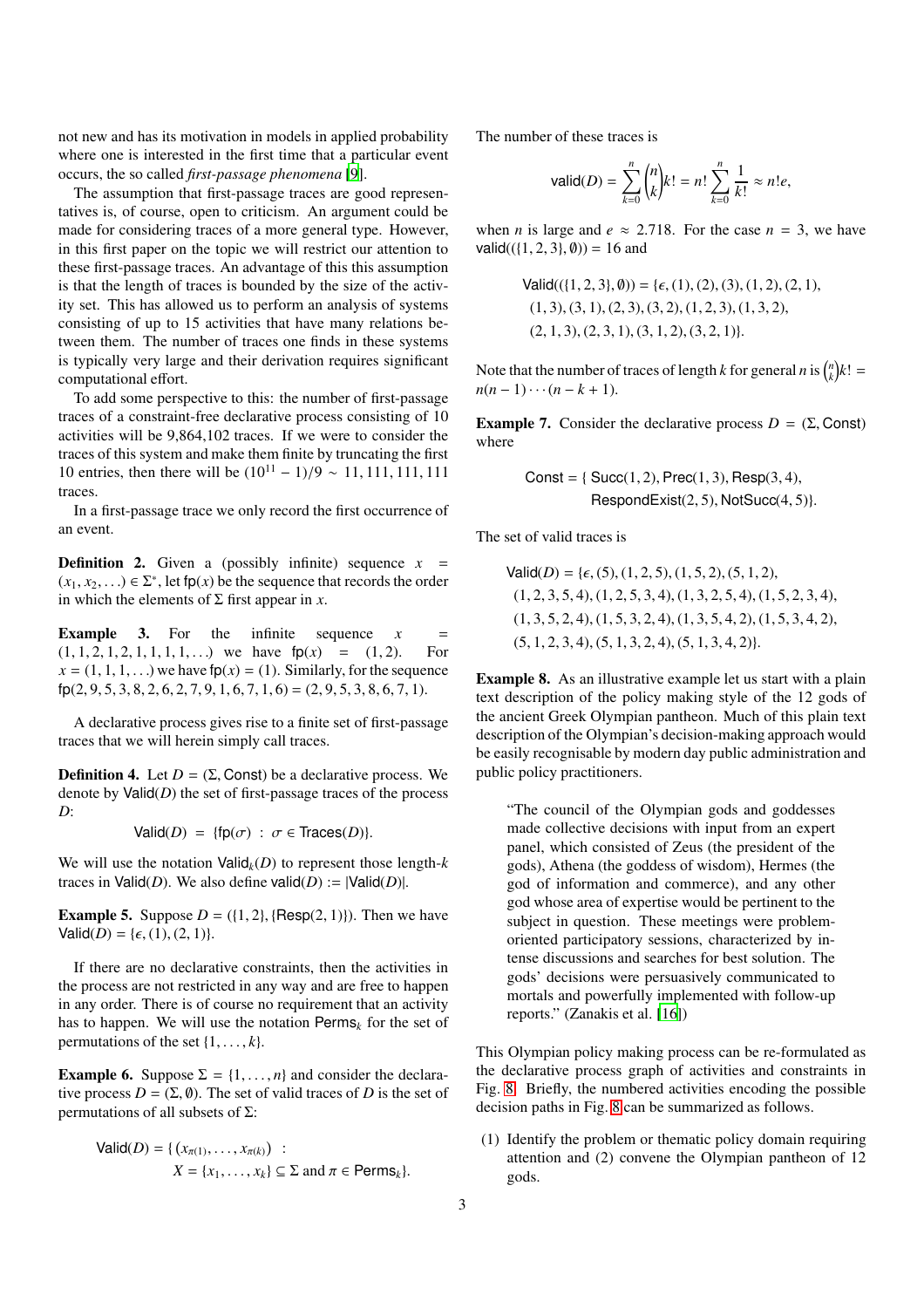- (3) Consult the databank maintained by Hermes, the god of informatics, collecting all relevant information (5), and search for solutions through an intense dialogue of the gods (6) whilst consulting all stakeholder gods in the policy decision (4).
- (7) Propose alternative solution options and select the best solution and plan of action.
- (8) Announce the decision of the gods through the Oracle and send Peitho, the goddess of persuasion to get (9) buy-in to the decision from the mortals.
- (10) Implement the decision of the gods via thunderbolts and lightening under the supervision of Hermes who follows up with a report of the outcome and (11) updates his databank.



Figure 2: The declarative workflow for Example [8](#page-2-0)

With these activities now assigned labels in the set  $\{1, 2, \ldots, 11\}$ , we may now model this process as the declarative process  $D = (\Sigma,$  Const) where  $\Sigma = \{1, 2, ..., 11\}$  and

Const =  ${Succ}(1, 2)$ , Prec $(2, 3)$ , Prec $(2, 4)$ , Prec $(2, 5)$ , Prec(2, 6), Succ(2, 7), Succ(7, 8), Prec(8, 9), Succ(8, 10), NotSucc(10, 9), Resp(10, 11)}.

The declarative workflow process diagram is illustrated in Figure [8.](#page-2-0) The trace (1, 2, 3, 7, 8, 4, 10, 11) is in Valid(*D*), and Valid(*D*) has size 7367.

#### 3. Measuring declarative process diversity

Given two declarative processes  $D_1 = (\Sigma_1, \text{Const}_1)$  and  $D_2 =$  $(\Sigma_2,$  Const<sub>2</sub>), how is it possible to compare these two processes in a way so as to measure the diversity of the processes? This is a very general question and to approach it we must be more specific about the properties of any such measure.

Consider a general declarative process  $D = (\Sigma,$  Const). If only one sequence of activities of  $\Sigma$  may occur that satisfies

Const, then this is not very diverse in the sense that every activity can hold up completion of the process. However, if any sequence of activities may occur that result in Const being satisfied, then since these can be accomplished in any order, all activities that can happen will happen independently of oneanother. In this sense the constraints Const are satisfied at the earliest opportunity. This leads us to the following heuristic that claims a measure of diversity of such a process should be an increasing function of the number of valid traces for that process.

**Heuristic 1.** If  $D_1 = (\Sigma, \text{Const}^{(1)})$  and  $D_2 = (\Sigma, \text{Const}^{(2)})$  are two declarative processes on the same set  $\Sigma$ , then  $D_1$  is at least as efficient as  $D_2$  if valid( $D_1$ )  $\geq$  valid( $D_2$ ). We thus have

# comb\_diversity( $D$ )  $\propto$   $f$ (valid( $D$ ))

for some weakly increasing function *f* .

In attempting to compare two declarative processes the issue of scalability arises. If one process comprises two activities, and another comprises 100 activities, then it makes little sense to simply compare some weakly increasing function of the number of valid traces of each of these processes. The declarative process that gives the largest number of valid traces on an activity set  $\Sigma$  is  $D' = (\Sigma, \emptyset)$  given in Example [6.](#page-2-1) It may be the case that certain constraints must always hold in any consideration, for example that some activity *a* is in a trace, or that a trace is non-empty, and so forth. With this in mind, we imagine that there is some subset of minimal constraints, MinConst  $\subseteq$  Const, against which we will be comparing our process *D*. The process *D'* corresponds to MinConst =  $\emptyset$ .

Let us adopt the following piece of notation: given a declarative process  $D = (\Sigma,$  Const) and a minimal constraint set MinConst ⊆ Const, let  $D_{MinConst} = (Σ, MinConst)$ .

Thus given a general declarative process  $D = (\Sigma,$  Const) with minimal constraint set MinConst, the largest that valid(*D*) may be is valid( $D_{\text{MinConst}}$ ). It therefore makes sense to scale the diversity by some function of the largest number of valid traces that may appear with respect to the processes that satisfies the set of minimal constraints MinConst. It is too restrictive to set  $f(\text{valid}(D)) = g(\text{valid}(D)/\text{valid}(D_{\text{MinConst}}))$  as this restricts further heuristic properties for these processes to be incorporated. While this is the simplest possible scaling and making models as simple as possible is a desirable goal, there is no reason for it to be *a priori* better that other scaling functionals.

Thus we assume the more general form for the scaling

$$
f(\text{valid}(D)) = \frac{g(\text{valid}(D))}{g(\text{valid}(D_{\text{MinConst}}))}
$$

for some function *g*. As *f* is a weakly increasing function, *g* too must be a weakly increasing function. This assumption means that 1 is the maximum value *f* can achieve over all declarative processes.

**Heuristic 2.** Suppose that  $D = (\Sigma, \text{Const})$  is a declarative process with minimal constraint set MinConst. Then the diversity of *D* should satisfy the relation

comb-diversity(D) 
$$
\propto \frac{g(\text{valid}(D))}{g(\text{valid}(D_{\text{MinConst}}))}
$$

*g*(valid(*D*))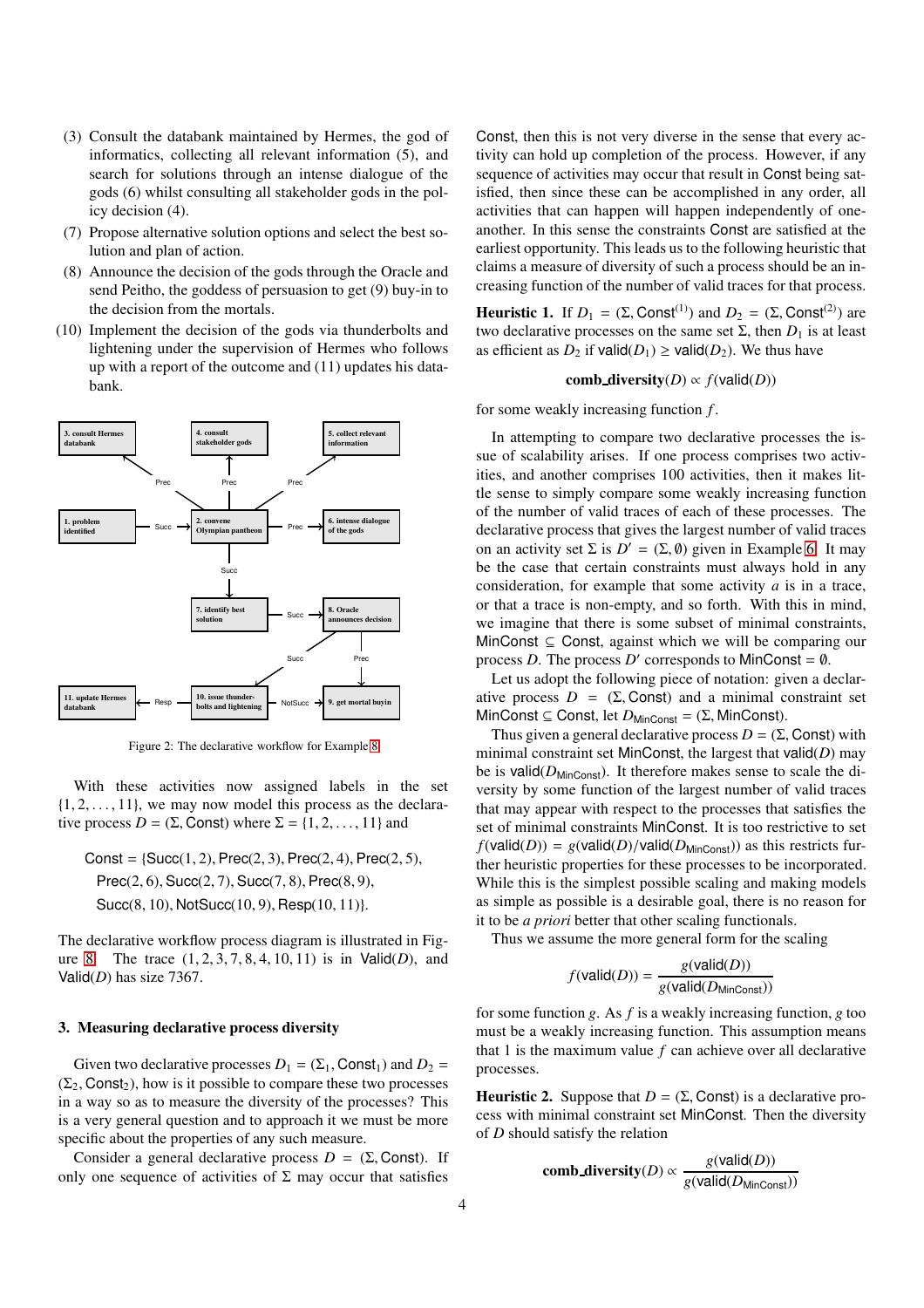for some weakly increasing function *g*.

It would be difficult to use this heuristic in some practical manner without knowing further properties of *g*. The function *g* is not a direct measure of diversity, but represents the weight attached to the number of valid traces of a process. Let us briefly consider processes that have 1, 10, 100, and 1000 valid traces. A process having 1 trace is necessary for this process to realistically model some policy process, and a process having 2 traces is certainly better than a process that only has one trace. However, we would consider a process that has 101 traces to be better, but only marginally, to a process that has 100 traces.

The simplest function that represents this situation is the function *g* whose rate of change is inversely proportional to its argument, i.e. satisfies the differential equation  $g'(x) \approx k/x$ . In order for the general solution to this,  $g(x) = k \ln(x) + c$  for constants  $k$ ,  $c$ , to represent our situation we must have  $k > 0$ . If there is a single valid trace for some process *D*, then we will have  $g(1) = c$ . In comparing this to the free process  $D_{\varnothing}$ which will have more valid traces than *D*, the diversity is thus *c*  $k \ln(\text{valid}(D_{\emptyset})) + c$ . In order to choose a sensible value of *c* to represent this scenario, we set  $c = 0$  so that the diversity in this very restrictive case is 0, compared to 1 in the case that valid( $D$ ) = valid( $D$ <sub>0</sub>). Thus

Heuristic 3. Let  $D = (\Sigma, \text{Const})$  be a declarative process with minimal constraint set MinConst. Then a sensible choice of the function *g* that models the reducing benefit of more valid traces as the number of these valid traces increases is  $g(x) = k \ln(x)$ for some positive constant *k*.

These heuristics, when taken together, suggest the following as a measure of the diversity of a declarative process:

<span id="page-4-0"></span>**Definition 9.** Let  $D = (\Sigma, \text{Const})$  be a declarative process with minimal constraint set MinConst. Then a measure of the diversity of *D* is

comb-diversity(D) = 
$$
\frac{\ln(\text{valid}(D))}{\ln(\text{valid}(D_{\text{MinConst}}))}.
$$

It may be the case that the relative preferences for an increase in number of valid traces is proportional to some other weakly decreasing function of *x*. However, we have not found any compelling motivation from the examples we have been considering for this to be the case.

An example of a minimal constraint set one might see in a declarative process that models some policy process is

MinConst = {Participation( $a_{10}$ ), Initial( $a_3$ ), End( $a_{40}$ )}.

In the event that the minimal constraint set is empty, then Definition [9](#page-4-0) can be written more explicitly:

<span id="page-4-1"></span>**Definition 10.** Let  $D = (\Sigma, \text{Const})$  be a declarative process with MinConst =  $\emptyset$ . Then a measure of the diversity of *D* is

comb-diversity(D) = 
$$
\frac{\ln(\text{valid}(D))}{1 + \ln(|\Sigma|!)}.
$$



Figure 3: Illustration of **comb diversity** for several valid( $D_{\text{MinConst}}$ ) values (the line labels) with the quantity  $\bar{x}$  representing the proportion valid( $D$ )/valid( $D_{\text{MinConst}}$ ). For example, if  $D$  is a declarative process having  $|\Sigma| = 7$ , 8, and 9 activities, respectively, then valid(*D*<sub>0</sub>) is 13700, 109601, and 986410, respectively.

Figure [3](#page-4-1) illustrates the measure comb diversity for several different values of valid $(D_{\text{MinConst}})$  (these are the values beside the coloured lines), and the value of  $x$  is the proportion valid(*D*)/valid(*D*<sub>MinConst</sub>).

Example 11. In each of the following we assume the minimal constraint set is empty.

- (a) For the free declarative process *D* in Example [6,](#page-2-1) we have comb diversity( $D$ ) = 1.
- (b) For the declarative process *D* in Example [7,](#page-2-2) we have **comb\_diversity**( $D$ ) = 0.479065690.
- (c) For the declarative process *D* in Example [8,](#page-2-0) we have comb\_diversity( $D$ ) = 0.481278656.

Let *D* be a declarative process. If  $Val(d(D))$  is non-empty, i.e. there is at least one valid trace (which could be the empty trace), then metric **comb\_diversity** $(D)$  takes values in the closed interval [0, 1].

In the event that  $Valid(D)$  is empty then **comb diversity** $(D)$ is not defined. There is no issue with this as it is assumed that *D* is a process that models a policy that is realizable. If a policy process exists that has no valid traces, then this is a sign that the constraints defining the process are inconsistent with one another.

If there is only one activity in the set  $\Sigma$ , then the denominator of **comb\_diversity** $(D)$  will be zero and it will not be defined. Again, this is not an interesting case or one to cause alarm as the model of a policy process that consists of one activity is essentially trivial. (Any constraints of such a model would be unitary constraints such as 'activity 1 happens' or 'activity 1 does not happen'.)

The primary use of this metric is for comparing combinatorial diversity of two (of many) declarative processes that can be on completely different activity sets. Let us explicitly mention that there is no reason for the number of activities in each of the processes to be the same. We can conclude the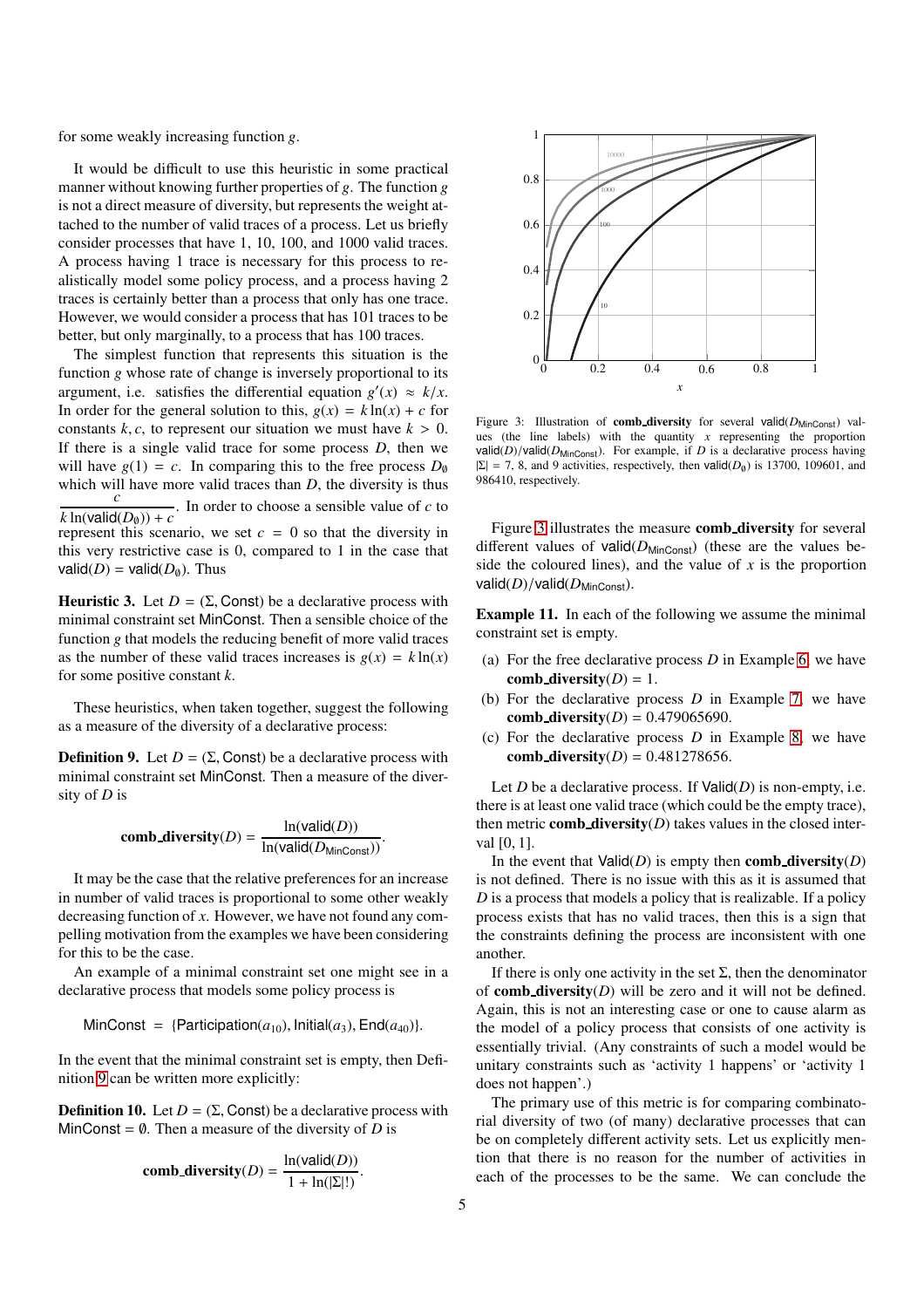process  $D_1$  is more combinatorial diverse that process  $D_2$  if comb diversity( $D_1$ ) > comb diversity( $D_2$ ).

Can we attribute a meaning to a particular value of comb diversity(*D*)? For example, if comb diversity(*D*)  $\approx k$ then what can we infer about the process? From the definition of comb diversity, this means that is satisfies the powerlaw relation:  $valid(D)$ ) =  $valid(D_{MinConst})^k$ . So, for example, if **comb diversity**( $D$ ) = 0.5 then this corresponds to those declarative processes for which the number of valid traces is the square root of the number of traces of the associated minimal (or free) process.

### 4. Measuring a specified 'goodness' in valid traces

Given a declarative process  $D = (\Sigma,$  Const), the set Valid(*D*) is the set of those valid traces illustrating how the activities of the process happen in relation to one another. It may be the case that some activities are deemed desirable or good. In order to attribute a meaning to these notions that can be used in some quantification, we must be able to specify whether each trace in  $Valid(D)$  is 'good' or 'not-good', and we will do this by specifying a collection of declarative constrains GoodConst. A trace will be called *good* if it satisfies all those constraints in GoodConst.

**Definition 12.** Let  $D = (\Sigma, \text{Const})$  be a declarative process. Let GoodConst be a collection of declarative constraints. A trace  $\sigma \in \text{Valid}(D)$  will be called *good* if  $\sigma \models \text{GoodConst.}$ Let GoodValid( $D$ ) = { $\sigma \in$  Valid( $D$ ) :  $\sigma \models$  GoodConst} and *gvalid* := |GoodValid|.

<span id="page-5-0"></span>Example 13. Consider the declarative process of Example [7.](#page-2-2) Let us suppose that our notion of goodness is that activity 4 occurs and that activity 3 occurs before 2 (should they happen at all). We thus have GoodConst =  ${Participation(4), Succ(3, 2)}$ . In this case we have

GoodValid(*D*) = {
$$
(1, 3, 2, 5, 4)
$$
,  $(1, 3, 5, 2, 4)$ ,  
 $(1, 5, 3, 2, 4)$ ,  $(1, 3, 5, 4, 2)$ ,  $(1, 5, 3, 4, 2)$ ,  
 $(5, 1, 3, 2, 4)$ ,  $(5, 1, 3, 4, 2)$ }

**Definition 14.** Let  $D = (\Sigma, \text{Const})$  be a declarative process. Let GoodConst be a collection of declarative constraints. Let us define two goodness metrics of the process *D* with respect to GoodConst:

goodness(D, GoodConst) = 
$$
\frac{\text{gvalid}}{\text{valid}}
$$
, and  
log.google(S, GoodConst) =  $\frac{\text{ln gvalid}}{\text{ln valid}}$ .

Example 15. Applying the previous definition to Example [13](#page-5-0) we have goodness( $D$ , GoodConst) =  $7/16$  = 0.4375 and  $log_{10}$ goodness(*D*, GoodConst) =  $ln(7)/ ln(16) = 0.70183$ .

Just as with the comb diversity metric, both of these metrics can be used to compare a collection of different declarative processes each with their own respective goodness constraints.

In using these two goodness metrics, we envisage a declarative process *D* that models some policy process and some constraint GoodConst against which every trace  $\sigma \in \text{Valid}(D)$  can be classified as 'good' or 'not good'. The metric goodness takes values in the closed interval [0, 1] and gives the proportion of valid traces that are good amongst all valid traces. The metric log goodness also takes values in the closed interval [0, 1] and produces a number  $k$  that relates the two quantities in terms of a power law: number of good traces ∼ (number of traces)*<sup>k</sup>* .

The question of which metric to choose is of course a subjective one. If we are simply interested in the proportion of good traces to valid traces then the metric goodness is, by definition, the best choice. However, if the doubling of the number of good traces should represent something strictly less than a twofold increase in the levels of goodness, then the log goodness metric is the better choice.

The second metric log goodness is not defined for two different degenerate cases: when there are no good traces in the list of valid traces (this would imply the numerator contains the undefined term  $ln(0)$ , and when there is only one valid trace (this could cause a denominator of 0).

### 5. The entropy of random traces

Consider the declarative process  $D = (\Sigma,$  Const) with minimal constraint set MinConst. Let us consider the set of valid traces for this process,  $Valid(D)$ . Recall that as we are dealing with first-passage traces, the set  $Val(d(D))$  contains no duplicate sequences, and we have  $Valid(D) \subseteq Valid(D<sub>0</sub>)$ .

The outcome of a declarative process *D* is a trace. Let  $X_1 :=$  $X_1(D)$  be the random variable that represents the outcome of the process *D*. In the absence of further information, all valid traces are equally likely and we have

$$
\mathbb{P}(X_1 = \sigma) = \begin{cases} \frac{1}{\text{valid}(D)} & \text{if } \sigma \in \text{Valid}(D) \\ 0 & \text{if } \sigma \notin \text{Valid}(D). \end{cases}
$$

Let us observe that the entropy of this random variable  $X_1$  is simply calculated as

$$
H(X_1) = -\sum_{\sigma} \mathbb{P}(X_1 = \sigma) \ln(\mathbb{P}(X_1 = \sigma)) = \ln(\text{valid}(D)).
$$

This quantity, known both as the 'max-entropy' and as the Hartley function, is the largest value that any probability measure on a set of size valid(*D*) may achieve. This fact grows in importance once we realise that it is the same quantity that appears in the numerator of **comb\_diversity** in Definition [9.](#page-4-0) Indeed, we can re-write the measure in terms of the entropy as

comb-diversity(D) = 
$$
\frac{H(X_1(D))}{H(X_1(D_{\text{MinConst}}))}.
$$

#### 6. A metric motived by pattern distribution in logs

The set of valid traces of a declarative process will allow for many permutations of particular actions at particular positions.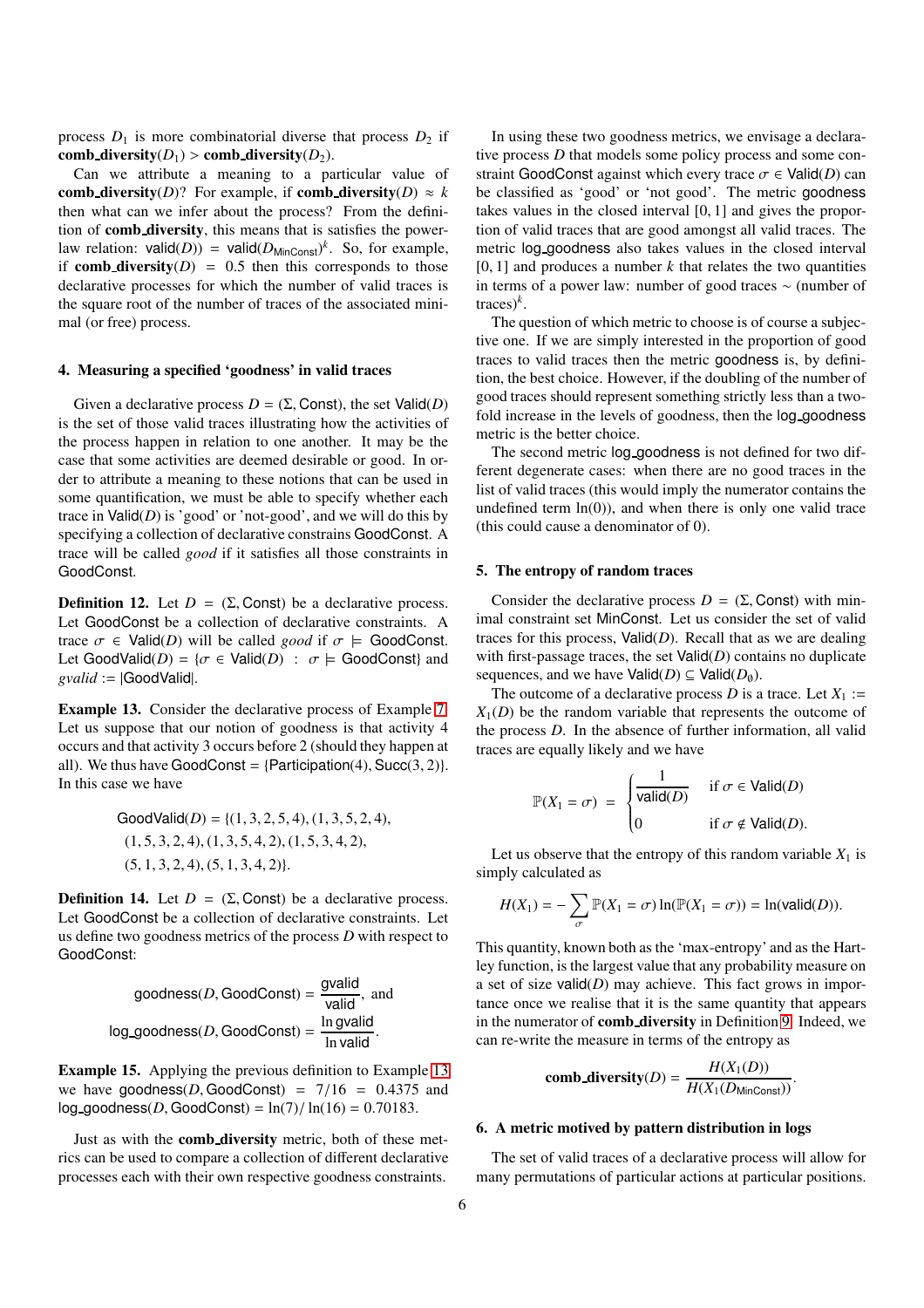It will also be the case that there are certain subsequences (or patterns) of events that simply cannot happen due to the constraints. We require a metric that reflects the level of 'freeness' with respect to patterns that may or may not happen, and this metric must take into account the permutive aspect of our considerations.

More formally, consider a general declarative process  $D =$ (Σ, Const) with *L* = Valid(*D*). Let us fix a pattern length *n* that we will think of as the 'resolution' of our pattern analysis. We wish to derive a measure of the pattern complexity of *L*, and will refer to it as pattern\_div<sub>n</sub> = pattern\_div<sub>n</sub>( $L$ , $\Sigma$ ). The traces in *L* are sequences of unique entries from the set  $\Sigma$ , The metric pattern div<sub>n</sub> should be independent of the labels of  $\Sigma$ .

<span id="page-6-0"></span>**Heuristic 4.** If  $\pi$ (Σ) is a permutation of the set Σ, then we require

$$
pattern\_div_n(L, \Sigma) = pattern\_div_n(L_\pi, \Sigma)
$$

where  $L_{\pi}$  is the log *L* with every entry  $x_i$  in each trace *x* replaced with  $\pi(x_i)$ .

In order to introduce the notion of a (permutation) pattern, we must assume some total order ( $\leq$ ) on  $\Sigma$ . Let  $x = (x_1, \ldots, x_t)$ be a sequence where  $x_i \in \Sigma$  and there are no duplicate entries, i.e. all entries of *x* are unique. A subsequence  $x' = (x_{i_1}, \ldots, x_{i_k})$ of *x* is an occurrence of the pattern  $p = (p_1, \ldots, p_k) \in \text{Perms}_k$  if they are order isomorphic: i.e. the smallest (with respect to the order  $\leq$ ) entry of  $x'$  is in the same position as the smallest (with respect to the order  $\leq$ ) entry of *p*, the second smallest entry of  $x'$  is in the same position as the second smallest entry of  $p$ , and so on.

Given any subsequence  $x'$  of  $x$  having length  $k$ , it will the order isomorphic to precisely one permutation  $p \in \text{Perms}_k$ . In such a case we say that *x* ′ *is an occurrence of the pattern p in x* and or that *x contains the pattern p*. Given a pattern  $p \in$ Perms<sub>*k*</sub>, let  $p(x)$  be the number of occurrences of the pattern *p* in *x*.

**Example 16.** Let  $x = (5, 9, 2, 6, 20, 3, 12, 18)$ . Then  $x' =$  $(9, 6, 20, 3, 18)$  is an occurrence of the pattern  $p = (3, 2, 5, 1, 4)$ in *x*. Similarly,  $x'' = (2, 18)$  is an occurrence of the pattern  $q = (1, 2)$  in *x*. Also  $p(x) = 1$  and  $q(x) = 19$ .

Definition 17. Given a log *L* and integer *n*, let *Y* be the pattern that results from choosing a random trace of *L* and selecting a random length-*n* subsequence of that trace.

Let  $(P(i))_{i=1}^{n!}$  be a listing of the elements of Perms<sub>*n*</sub> in lexicographic order. We have

$$
p_{\alpha} := \mathbb{P}(Y = \alpha) = N^{(\pi)}(L)/N^{(n)}(L)
$$

where  $N^{(\pi)}(L)$  be the number of occurrences of a pattern  $\pi \in$ Perms<sub>n</sub> in the set *L* and let  $N^{(n)}(L)$  be their sum:

$$
N^{(\pi)}(L) = \sum_{x \in L} \pi(x) \text{ and } N^{(n)}(L) = \sum_{\pi \in \text{Perms}_n} N^{(\pi)}(L). \tag{1}
$$

Our measure of pattern diversity, pattern div*<sup>n</sup>* (*L*), will depend on these probabilities  $p_\alpha$ . It must also be such that any permutation of the values will not change the metric due to Heuristic [4.](#page-6-0) Thus we have

**Heuristic 5.** For any permutation  $\pi \in \text{Perms}_n$ , the *n*-pattern diversity should be invariant of the action of  $\pi$  on the distribution of pattern occurrences:

$$
\begin{aligned} \text{pattern\_div}_n(L) &= f(p_{P(1)}, \dots, p_{P(n!)}) \\ &= f(p_{\pi(P(1))}, \dots, p_{\pi(P(n!))}). \end{aligned}
$$

Reasoning further about how this pattern diversity metric should behave, the extreme values are straightforward to characterize:

Heuristic 6. The function *f* should attain a maximum when  $p_{P(1)} = p_{P(2)} = \ldots = p_{P(n!)}$  since this would indicate that the *n*patterns in the log traces are as evenly distributed (and therefore permutationally diverse) as they can be. If all *n*-patterns in *L* are the same pattern, then this means the *n*-patterns in the log traces are as undiverse as is possible, and the function *f* should take the value 0 in this case. Note that this will mean exactly on of the  $p_{\alpha} = 1$  and all others are 0.

These heuristics provide a compelling argument for choosing the entropy of the random variable *Y* to be the function *f* (on which pattern  $div_n$  is based). They form a subset of the axioms proposed by Shannon in [\[11](#page-7-14)] and for which he showed the Shannon entropy was the unique solution.

**Definition 18.** Let *L* be a set of sequences where every sequence contains only distinct entries, and let *n* be an integer representing pattern length. Let  $N^{(\pi)}(L)$  be the number of occurrences of a pattern  $\pi \in \text{Perms}_n$  in the set *L* and let  $N^{(n)}(L)$ be their sum (see Eqn. [1\)](#page-6-1). Set  $p_{\pi} := p_{\pi}(L) = N^{(\pi)}(L)/N^{(n)}(L)$ and define the *n-pattern diversity of L* to be

$$
\text{pattern\_div}_n(L, \Sigma) \ := \ - \sum_{\pi \in \text{Perms}_n} p_{\pi} \ln(p_{\pi}).
$$

The *n*-permutation entropy has 0 and  $ln(n!)$  as its minimum and maximum value, respectively. To scale these entropies we introduce the *normalized n-permutation entropy*

norm-parttern\\_div<sub>n</sub>(
$$
L
$$
,  $\Sigma$ ) :=  $\frac{\text{pattern\_divn( $L$ ,  $\Sigma$ )}{\ln(n!)}$ .

# Example 19.

- (i) For the free declarative process *D* of Example [6](#page-2-1) on *n* activities, all permutations of all subsets of the activity set are valid traces. Thus all of the probabilities  $p_{\alpha}$  = 1/*n*! and pattern\_div<sub>n</sub>(Valid(*D*),  $\Sigma$ ) = ln(*n*!) and norm\_pattern\_div<sub>n</sub>(Valid(D),  $\Sigma$ ) = 1.
- (ii) For the declarative process *D* in Example [7:](#page-2-2)

| n | pattern_div <sub>n</sub> | norm_pattern_div" |
|---|--------------------------|-------------------|
|   | 1.506127592              | 0.840585814       |
|   | 2.335683250              | 0.734941374       |
|   | 2.397895273              | 0.500866717       |

<span id="page-6-1"></span>(iii) For the declarative process *D* in Example [8:](#page-2-0)

| $\boldsymbol{n}$ | pattern_div <sub>r</sub> | norm_pattern_div <sub>n</sub> |
|------------------|--------------------------|-------------------------------|
|                  | 1.360117844              | 0.759096222                   |
|                  | 2.304788489              | 0.725220091                   |
|                  | 3.277594190              | 0.684616155                   |